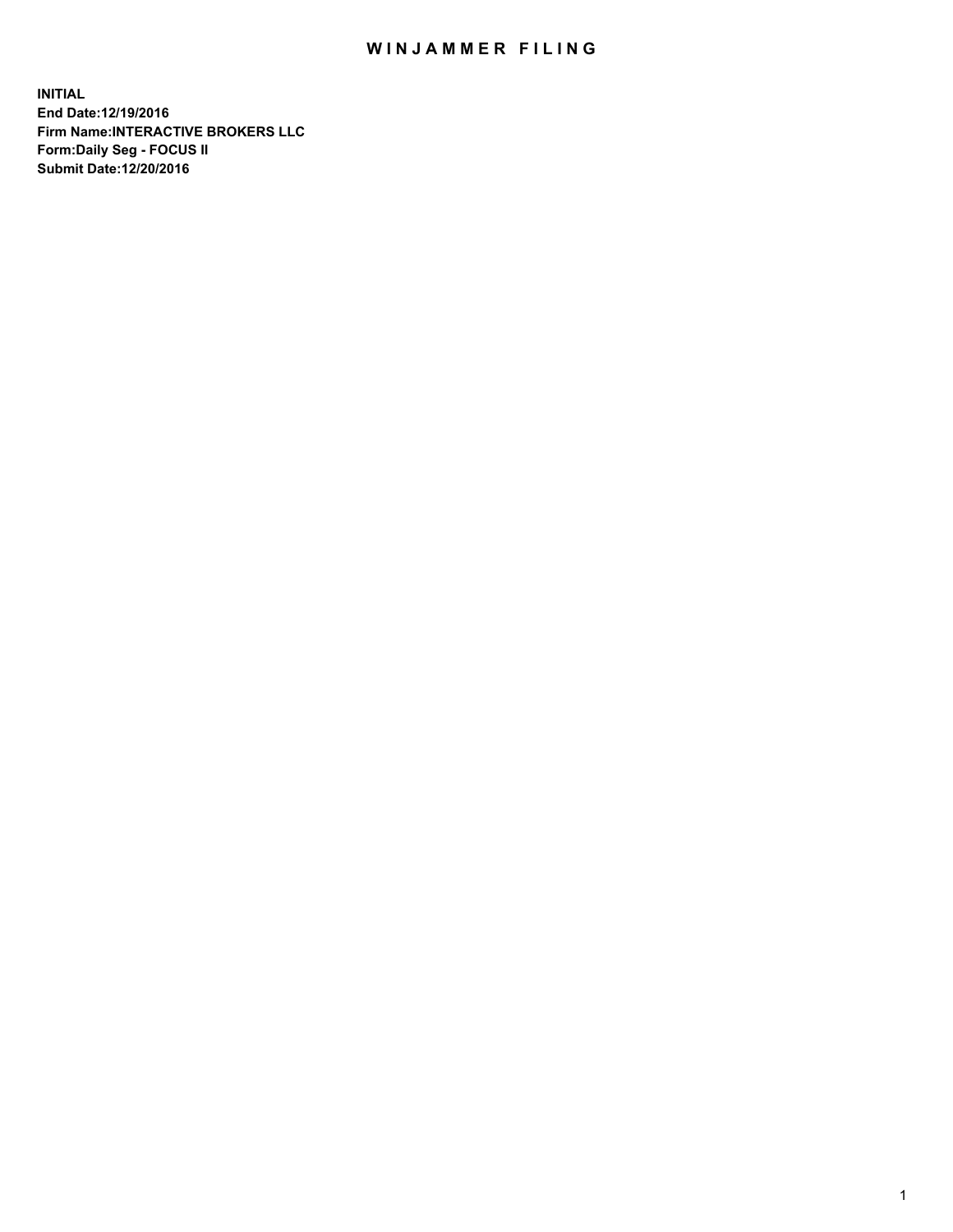## **INITIAL End Date:12/19/2016 Firm Name:INTERACTIVE BROKERS LLC Form:Daily Seg - FOCUS II Submit Date:12/20/2016 Daily Segregation - Cover Page**

| Name of Company<br><b>Contact Name</b><br><b>Contact Phone Number</b><br><b>Contact Email Address</b>                                                                                                                                                                                                                          | <b>INTERACTIVE BROKERS LLC</b><br><b>James Menicucci</b><br>203-618-8085<br>jmenicucci@interactivebrokers.c<br>om |
|--------------------------------------------------------------------------------------------------------------------------------------------------------------------------------------------------------------------------------------------------------------------------------------------------------------------------------|-------------------------------------------------------------------------------------------------------------------|
| FCM's Customer Segregated Funds Residual Interest Target (choose one):<br>a. Minimum dollar amount: ; or<br>b. Minimum percentage of customer segregated funds required:%; or<br>c. Dollar amount range between: and; or<br>d. Percentage range of customer segregated funds required between:% and%.                          | $\overline{\mathbf{0}}$<br>0<br>155,000,000 245,000,000<br>00                                                     |
| FCM's Customer Secured Amount Funds Residual Interest Target (choose one):<br>a. Minimum dollar amount: ; or<br>b. Minimum percentage of customer secured funds required:%; or<br>c. Dollar amount range between: and; or<br>d. Percentage range of customer secured funds required between: % and %.                          | $\overline{\mathbf{0}}$<br>0<br>80,000,000 120,000,000<br>0 <sub>0</sub>                                          |
| FCM's Cleared Swaps Customer Collateral Residual Interest Target (choose one):<br>a. Minimum dollar amount: ; or<br>b. Minimum percentage of cleared swaps customer collateral required:% ; or<br>c. Dollar amount range between: and; or<br>d. Percentage range of cleared swaps customer collateral required between:% and%. | $\overline{\mathbf{0}}$<br>$\overline{\mathbf{0}}$<br>0 <sub>0</sub><br><u>00</u>                                 |

Attach supporting documents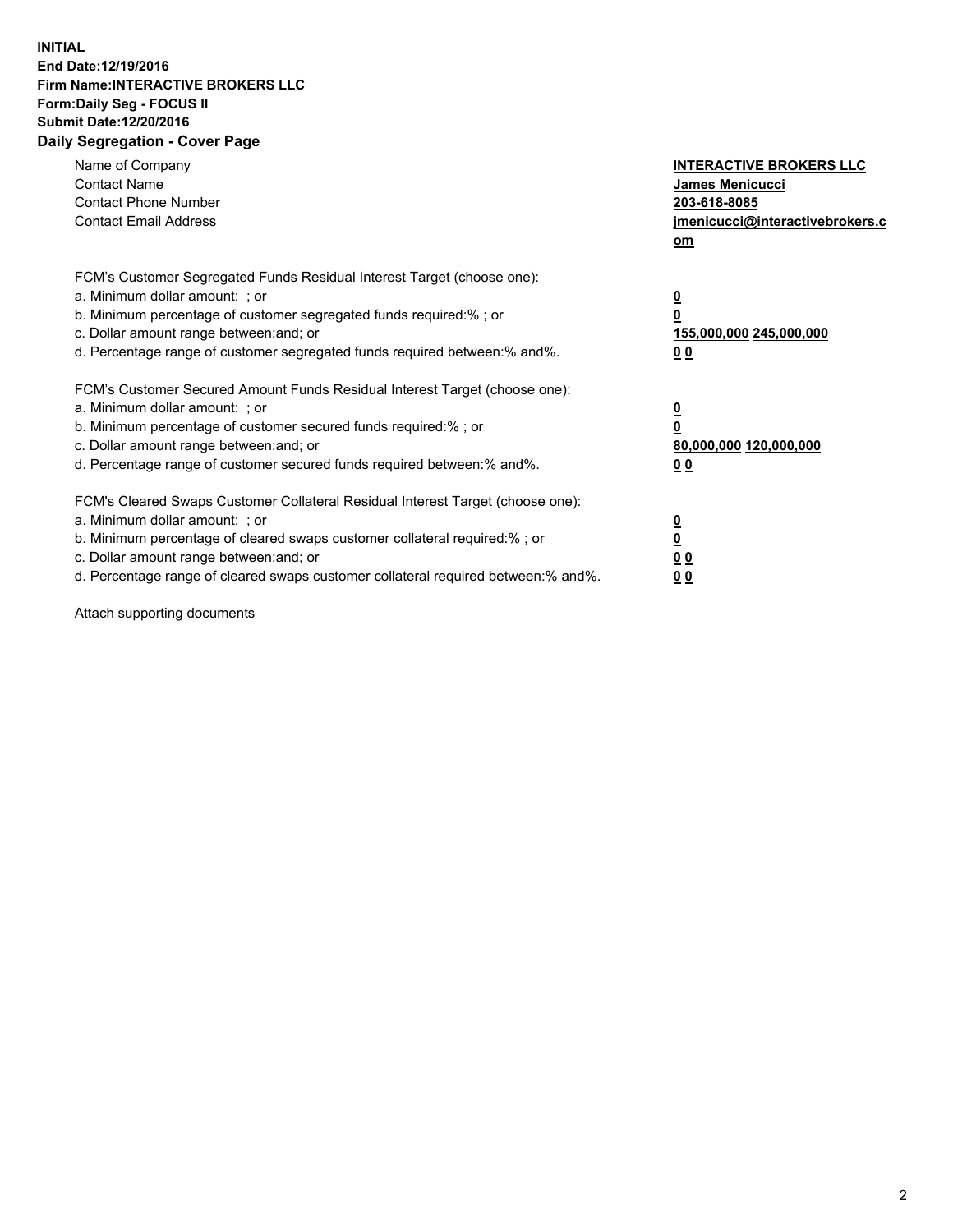## **INITIAL End Date:12/19/2016 Firm Name:INTERACTIVE BROKERS LLC Form:Daily Seg - FOCUS II Submit Date:12/20/2016 Daily Segregation - Secured Amounts**

|     | Daily Jegregation - Jeculed Aniounts                                                        |                                  |
|-----|---------------------------------------------------------------------------------------------|----------------------------------|
|     | Foreign Futures and Foreign Options Secured Amounts                                         |                                  |
|     | Amount required to be set aside pursuant to law, rule or regulation of a foreign            | $0$ [7305]                       |
|     | government or a rule of a self-regulatory organization authorized thereunder                |                                  |
| 1.  | Net ledger balance - Foreign Futures and Foreign Option Trading - All Customers             |                                  |
|     | A. Cash                                                                                     | 336,611,448 [7315]               |
|     | B. Securities (at market)                                                                   | $0$ [7317]                       |
| 2.  | Net unrealized profit (loss) in open futures contracts traded on a foreign board of trade   | 12,875,890 [7325]                |
| 3.  | Exchange traded options                                                                     |                                  |
|     | a. Market value of open option contracts purchased on a foreign board of trade              | 476,361 [7335]                   |
|     | b. Market value of open contracts granted (sold) on a foreign board of trade                | $-26,360$ [7337]                 |
| 4.  | Net equity (deficit) (add lines 1. 2. and 3.)                                               | 349,937,339 [7345]               |
| 5.  | Account liquidating to a deficit and account with a debit balances - gross amount           | 61,578 [7351]                    |
|     | Less: amount offset by customer owned securities                                            | 0 [7352] 61,578 [7354]           |
| 6.  | Amount required to be set aside as the secured amount - Net Liquidating Equity              | 349,998,917 [7355]               |
|     | Method (add lines 4 and 5)                                                                  |                                  |
| 7.  | Greater of amount required to be set aside pursuant to foreign jurisdiction (above) or line | 349,998,917 [7360]               |
|     | 6.                                                                                          |                                  |
|     | FUNDS DEPOSITED IN SEPARATE REGULATION 30.7 ACCOUNTS                                        |                                  |
| 1.  | Cash in banks                                                                               |                                  |
|     | A. Banks located in the United States                                                       | 1,535,938 [7500]                 |
|     | B. Other banks qualified under Regulation 30.7                                              | 0 [7520] 1,535,938 [7530]        |
| 2.  | Securities                                                                                  |                                  |
|     | A. In safekeeping with banks located in the United States                                   | 391,561,193 [7540]               |
|     | B. In safekeeping with other banks qualified under Regulation 30.7                          | 0 [7560] 391,561,193 [7570]      |
| 3.  | Equities with registered futures commission merchants                                       |                                  |
|     | A. Cash                                                                                     | $0$ [7580]                       |
|     | <b>B.</b> Securities                                                                        | $0$ [7590]                       |
|     | C. Unrealized gain (loss) on open futures contracts                                         | $0$ [7600]                       |
|     | D. Value of long option contracts                                                           | $0$ [7610]                       |
|     | E. Value of short option contracts                                                          | 0 [7615] 0 [7620]                |
| 4.  | Amounts held by clearing organizations of foreign boards of trade                           |                                  |
|     | A. Cash                                                                                     | $0$ [7640]                       |
|     | <b>B.</b> Securities                                                                        | $0$ [7650]                       |
|     | C. Amount due to (from) clearing organization - daily variation                             | $0$ [7660]                       |
|     | D. Value of long option contracts                                                           | $0$ [7670]                       |
|     | E. Value of short option contracts                                                          | 0 [7675] 0 [7680]                |
| 5.  | Amounts held by members of foreign boards of trade                                          |                                  |
|     | A. Cash                                                                                     | 66,436,085 [7700]                |
|     | <b>B.</b> Securities                                                                        | $0$ [7710]                       |
|     | C. Unrealized gain (loss) on open futures contracts                                         | 11,219,095 [7720]                |
|     | D. Value of long option contracts                                                           | 476,361 [7730]                   |
|     | E. Value of short option contracts                                                          | -28,360 [7735] 78,103,181 [7740] |
| 6.  | Amounts with other depositories designated by a foreign board of trade                      | 0 [7760]                         |
| 7.  | Segregated funds on hand                                                                    | $0$ [7765]                       |
| 8.  | Total funds in separate section 30.7 accounts                                               | 471,200,312 [7770]               |
| 9.  | Excess (deficiency) Set Aside for Secured Amount (subtract line 7 Secured Statement         | 121,201,395 [7380]               |
|     | Page 1 from Line 8)                                                                         |                                  |
| 10. | Management Target Amount for Excess funds in separate section 30.7 accounts                 | 80,000,000 [7780]                |
| 11. | Excess (deficiency) funds in separate 30.7 accounts over (under) Management Target          | 41,201,395 [7785]                |
|     |                                                                                             |                                  |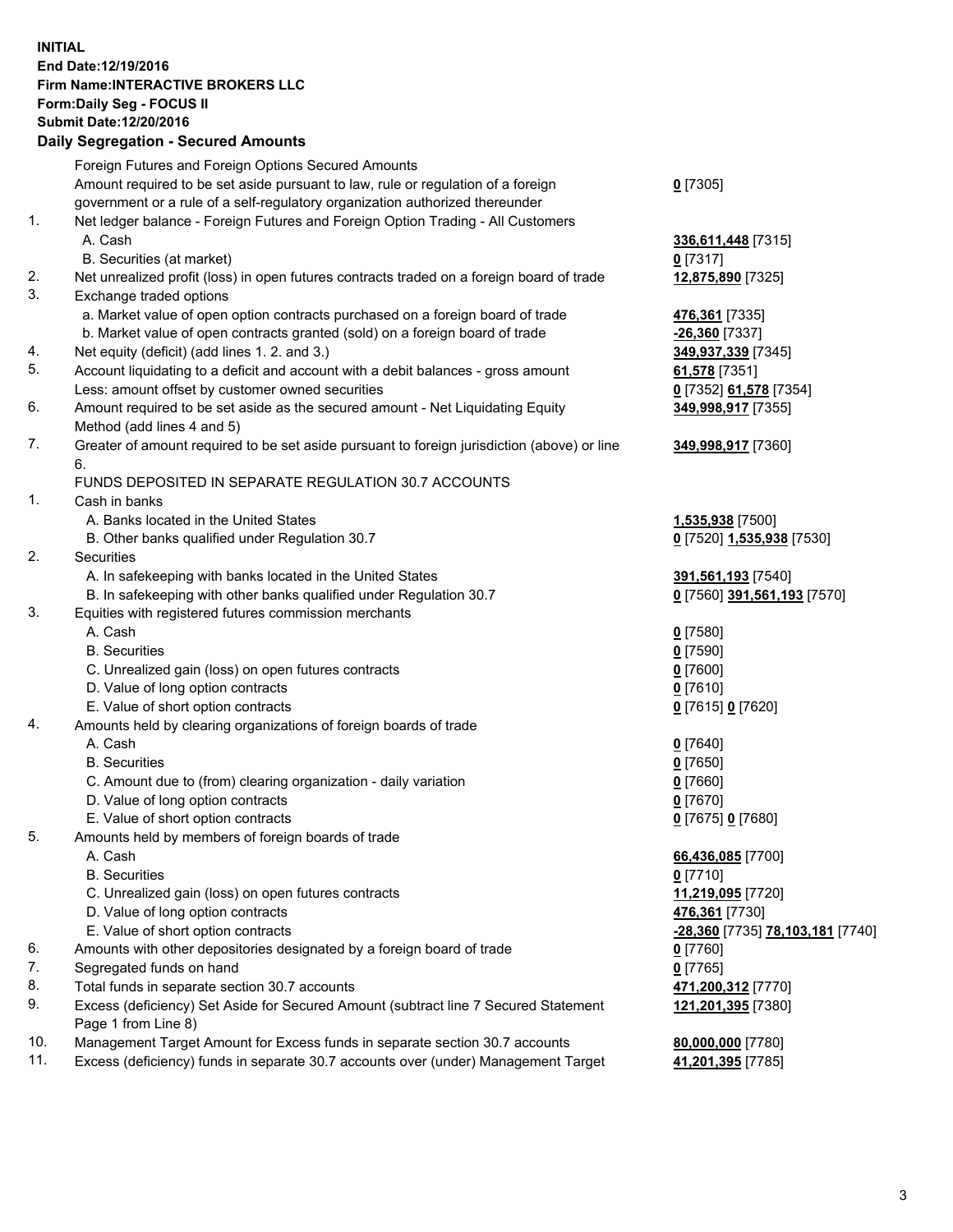**INITIAL End Date:12/19/2016 Firm Name:INTERACTIVE BROKERS LLC Form:Daily Seg - FOCUS II Submit Date:12/20/2016 Daily Segregation - Segregation Statement** SEGREGATION REQUIREMENTS(Section 4d(2) of the CEAct) 1. Net ledger balance A. Cash **3,182,153,650** [7010] B. Securities (at market) **0** [7020] 2. Net unrealized profit (loss) in open futures contracts traded on a contract market **-33,260,449** [7030] 3. Exchange traded options A. Add market value of open option contracts purchased on a contract market **110,894,073** [7032] B. Deduct market value of open option contracts granted (sold) on a contract market **-195,158,494** [7033] 4. Net equity (deficit) (add lines 1, 2 and 3) **3,064,628,780** [7040] 5. Accounts liquidating to a deficit and accounts with debit balances - gross amount **560,614** [7045] Less: amount offset by customer securities **0** [7047] **560,614** [7050] 6. Amount required to be segregated (add lines 4 and 5) **3,065,189,394** [7060] FUNDS IN SEGREGATED ACCOUNTS 7. Deposited in segregated funds bank accounts A. Cash **93,709,708** [7070] B. Securities representing investments of customers' funds (at market) **2,081,169,432** [7080] C. Securities held for particular customers or option customers in lieu of cash (at market) **0** [7090] 8. Margins on deposit with derivatives clearing organizations of contract markets A. Cash **22,777,225** [7100] B. Securities representing investments of customers' funds (at market) **1,232,520,495** [7110] C. Securities held for particular customers or option customers in lieu of cash (at market) **0** [7120] 9. Net settlement from (to) derivatives clearing organizations of contract markets **4,731,160** [7130] 10. Exchange traded options A. Value of open long option contracts **110,899,625** [7132] B. Value of open short option contracts **-195,156,887** [7133] 11. Net equities with other FCMs A. Net liquidating equity **0** [7140] B. Securities representing investments of customers' funds (at market) **0** [7160] C. Securities held for particular customers or option customers in lieu of cash (at market) **0** [7170] 12. Segregated funds on hand **0** [7150] 13. Total amount in segregation (add lines 7 through 12) **3,350,650,758** [7180] 14. Excess (deficiency) funds in segregation (subtract line 6 from line 13) **285,461,364** [7190] 15. Management Target Amount for Excess funds in segregation **155,000,000** [7194] **130,461,364** [7198]

16. Excess (deficiency) funds in segregation over (under) Management Target Amount Excess